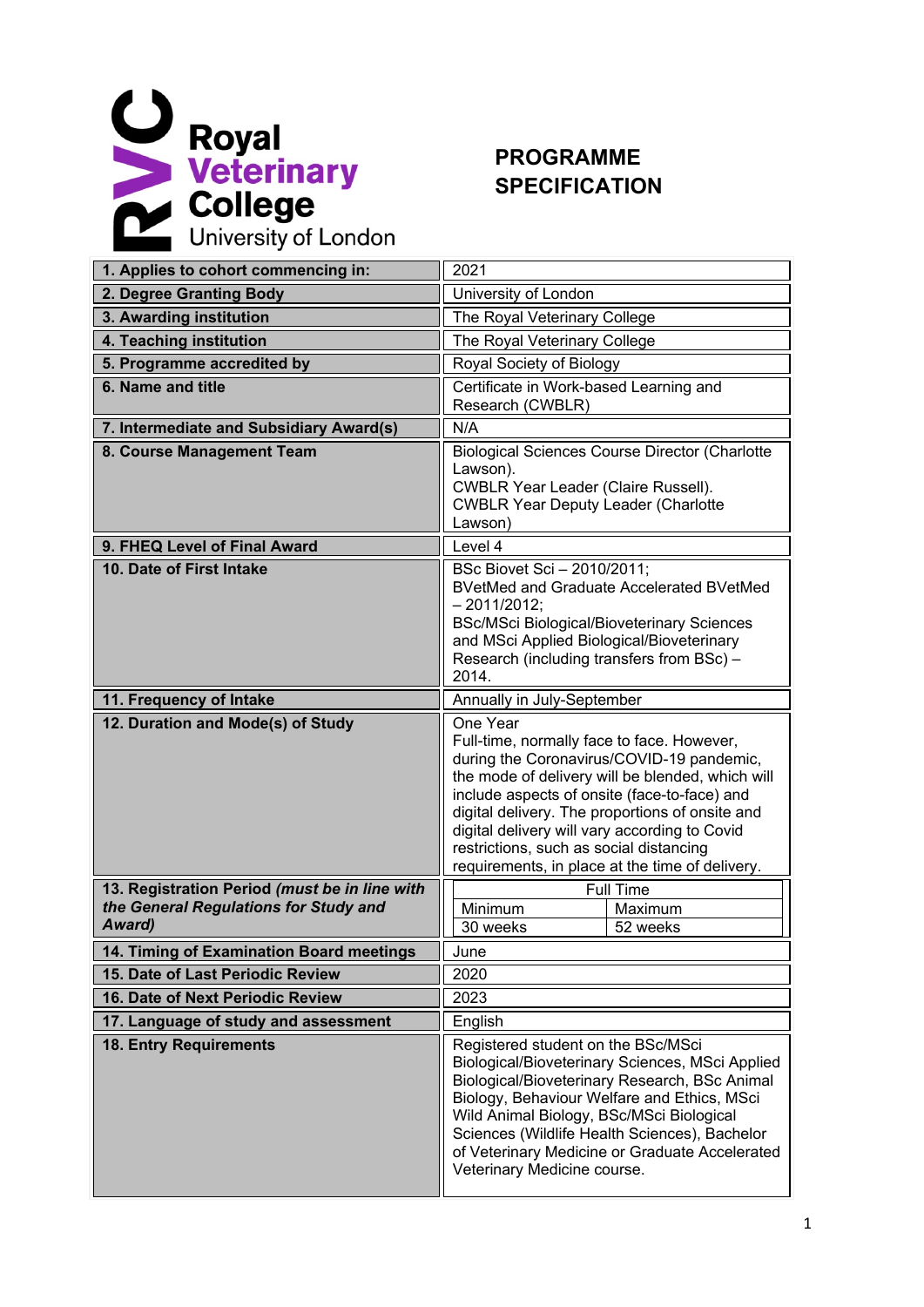| 19. UCAS code                                                                                                                                                                                                                                                                                                                                                                                                                                                                                                 | <b>BSc/MSci Bioscience and BVetMed students</b><br>must pass Year 1 and 2.<br>Graduate Accelerated BVetMed students must<br>pass Preclinical Year 1.<br>Written offer of a Placement from a placement<br>provider. The proposed placement project must<br>address the Learning Outcomes. The<br>placement provider must satisfactorily complete<br>an 'RVC Collaborative Partners' form The<br>student must attend a Placement Health and<br>Safety Induction at the RVC. Travel Risk<br>Assessments must be performed if the<br>placement is abroad. A Placement Supervisor<br>must be named, and their details provided.<br>N/A |  |  |  |
|---------------------------------------------------------------------------------------------------------------------------------------------------------------------------------------------------------------------------------------------------------------------------------------------------------------------------------------------------------------------------------------------------------------------------------------------------------------------------------------------------------------|-----------------------------------------------------------------------------------------------------------------------------------------------------------------------------------------------------------------------------------------------------------------------------------------------------------------------------------------------------------------------------------------------------------------------------------------------------------------------------------------------------------------------------------------------------------------------------------------------------------------------------------|--|--|--|
| 20. HECoS Code                                                                                                                                                                                                                                                                                                                                                                                                                                                                                                | N/A                                                                                                                                                                                                                                                                                                                                                                                                                                                                                                                                                                                                                               |  |  |  |
| 21. Relevant QAA subject benchmark                                                                                                                                                                                                                                                                                                                                                                                                                                                                            | <b>Biosciences</b>                                                                                                                                                                                                                                                                                                                                                                                                                                                                                                                                                                                                                |  |  |  |
| 22. Other External Reference Points                                                                                                                                                                                                                                                                                                                                                                                                                                                                           |                                                                                                                                                                                                                                                                                                                                                                                                                                                                                                                                                                                                                                   |  |  |  |
| Quality Assurance Agency, The Frameworks for Higher Education Qualifications of UK Degree-<br>Awarding Bodies, 2014<br>Regulations of the University of London<br>Qualifications and Curriculum Authority - Level descriptors for positioning units in the<br><b>Qualifications and Credit Framework</b><br>Future Fit, CBI 2009<br>Advanced Accreditation Criteria Royal Society of Biology 2019                                                                                                             |                                                                                                                                                                                                                                                                                                                                                                                                                                                                                                                                                                                                                                   |  |  |  |
| 23. Aims of programme                                                                                                                                                                                                                                                                                                                                                                                                                                                                                         |                                                                                                                                                                                                                                                                                                                                                                                                                                                                                                                                                                                                                                   |  |  |  |
| The Educational Aims of the Placement Year are to:<br>Foster an awareness of one's own skills, strengths and weaknesses, and one's position in the<br>$\bullet$<br>workplace<br>Develop an appreciation of the sector in which the student is working and their role within it<br>$\bullet$<br>Gain experience within the biological sciences that is relevant to their degree and a broader<br>$\bullet$<br>understanding of the field<br>Gain a deep understanding of one topic within the employer's field |                                                                                                                                                                                                                                                                                                                                                                                                                                                                                                                                                                                                                                   |  |  |  |
| 24. Overall Programme Level Learning Outcomes - the programme offers opportunities for                                                                                                                                                                                                                                                                                                                                                                                                                        |                                                                                                                                                                                                                                                                                                                                                                                                                                                                                                                                                                                                                                   |  |  |  |
| students to achieve and demonstrate the following learning outcomes. Learning outcomes<br>should be specified for all intermediate awards as well as for the terminal award.                                                                                                                                                                                                                                                                                                                                  |                                                                                                                                                                                                                                                                                                                                                                                                                                                                                                                                                                                                                                   |  |  |  |
| After the Placement Year, the student should<br>be able to:                                                                                                                                                                                                                                                                                                                                                                                                                                                   | Modules in which each learning outcome will be<br>developed and assessed:                                                                                                                                                                                                                                                                                                                                                                                                                                                                                                                                                         |  |  |  |
| Demonstrate an understanding of<br>$\bullet$<br>professional conduct within the workplace                                                                                                                                                                                                                                                                                                                                                                                                                     | On placement                                                                                                                                                                                                                                                                                                                                                                                                                                                                                                                                                                                                                      |  |  |  |
| Discuss the placement provider's strategic<br>$\bullet$<br>aims, finances and profitable activities                                                                                                                                                                                                                                                                                                                                                                                                           | On placement                                                                                                                                                                                                                                                                                                                                                                                                                                                                                                                                                                                                                      |  |  |  |
| Understand the importance of intellectual<br>٠<br>property and confidentiality in business and<br>research                                                                                                                                                                                                                                                                                                                                                                                                    | On placement                                                                                                                                                                                                                                                                                                                                                                                                                                                                                                                                                                                                                      |  |  |  |
| An appreciation of the culture of the<br>$\bullet$<br>placement provider and of the relevance of<br>the project to the organisation                                                                                                                                                                                                                                                                                                                                                                           | On placement<br>Project                                                                                                                                                                                                                                                                                                                                                                                                                                                                                                                                                                                                           |  |  |  |
| Clearly communicate their project aims,<br>background, results and proposals for<br>future research                                                                                                                                                                                                                                                                                                                                                                                                           | Project                                                                                                                                                                                                                                                                                                                                                                                                                                                                                                                                                                                                                           |  |  |  |